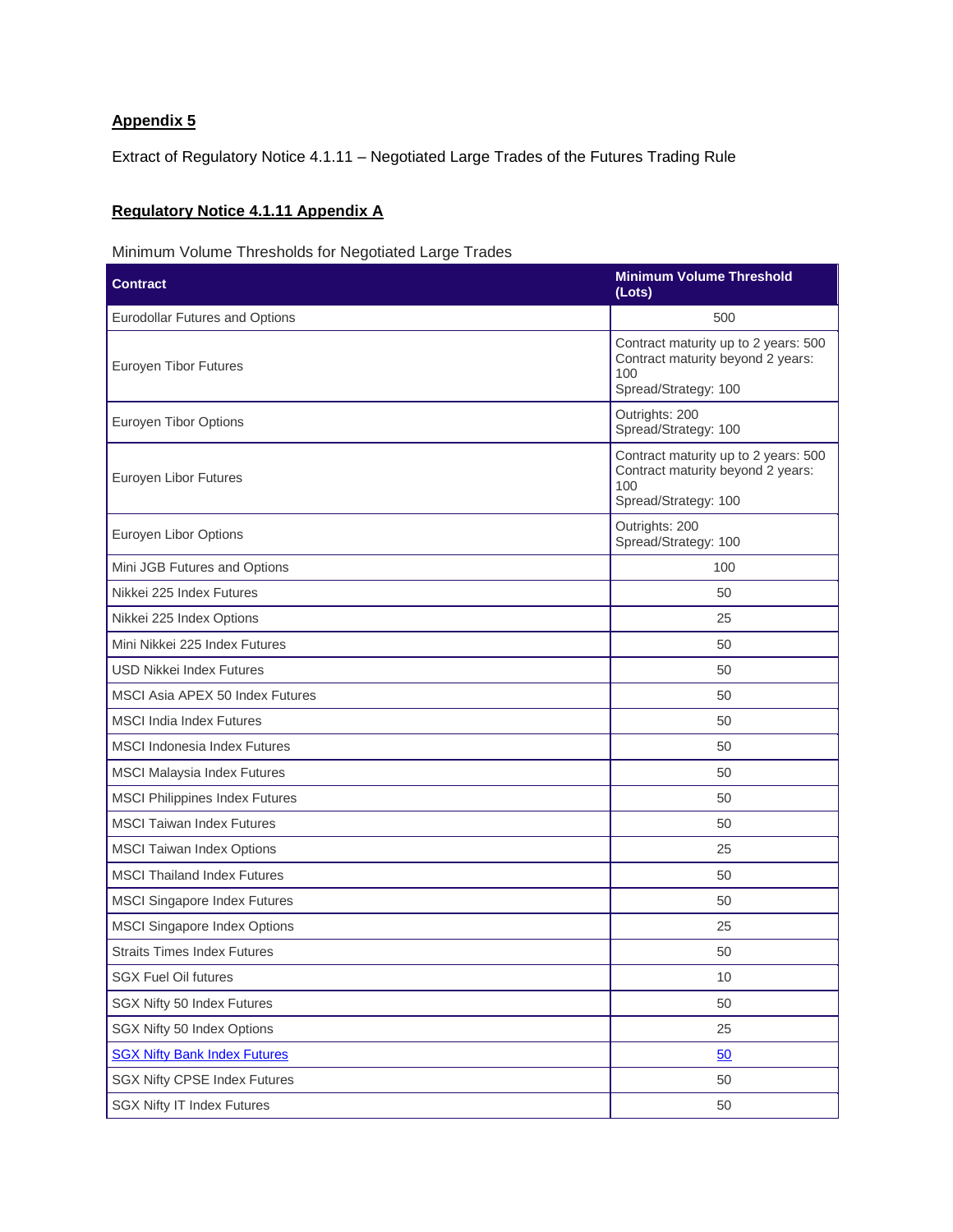| <b>SGX Nifty Midcap 50 Index Futures</b>                                              | 50 |
|---------------------------------------------------------------------------------------|----|
| SGX FTSE China A50 Index Futures                                                      | 50 |
| <b>JADE CPO Futures</b>                                                               | 20 |
| Nikkei Stock Average Dividend Point Index Futures                                     | 25 |
| <b>SGX Robusta Coffee Futures</b>                                                     | 40 |
| SICOM TSR 20 Rubber Contract                                                          | 60 |
| SICOM RSS 3 Rubber Contract                                                           | 60 |
| SGX Platts Iron Ore CFR China (Lump Premium) Index Futures                            | 5  |
| SGX MB Iron Ore CFR China (58% FE Fines) Index Futures                                | 5  |
| SGX TSI Iron Ore CFR China (58% FE Fines) Index Futures                               | 5  |
| SGX TSI Iron Ore CFR China (62% Fe Fines) Index Futures                               | 5  |
| SGX Baltic Capesize Time Charter Average (4 routes) Futures                           | 5  |
| SGX Baltic Panamax Time Charter Average Futures                                       | 5  |
| SGX Baltic Supramax Time Charter Average Futures                                      | 5  |
| SGX Baltic Handysize Time Charter Average Futures                                     | 5  |
| SGX Platts Singapore Fuel Oil 180cst Index Futures                                    | 5  |
| SGX Platts Singapore Fuel Oil 380cst Index Futures                                    | 5  |
| <b>SGX Singapore Visco Spread Futures</b>                                             | 5  |
| <b>SGX Platts Dated Brent Index Futures</b>                                           | 5  |
| SGX Platts Kerosene FOB Singapore Index Futures                                       | 5  |
| SGX Options on TSI Iron Ore CFR China (62% FE Fines) Index Futures Option<br>Contract | 5  |
| SGX Options on Baltic Capesize Time Charter Average (4 routes) Futures Contract       | 5  |
| SGX Baltic Capesize Time Charter Average (5 routes) Futures                           | 5  |
| SGX Options on Baltic Capesize Time Charter Average (5 routes) Futures                | 5  |
| SGX Options on Baltic Panamax Time Charter Average Futures Contract                   | 5  |
| SGX Options on Baltic Supramax Time Charter Average Futures Contract                  | 5  |
| SGX Options on Baltic Handysize Time Charter Average Futures Contract                 | 5  |
| SGX Platts Gasoil FOB Singapore Index Futures                                         | 5  |
| SGX Singapore Regrade Spread Futures                                                  | 5  |
| SGX Platts Naphtha CFR Japan Index Futures                                            | 5  |
| SGX PLATTS PX CFR China Index Futures                                                 | 5  |
| SGX ICIS LLDPE CFR China Index Futures                                                | 5  |
| SGX ICIS LLDPE CFR S.E.Asia Index Futures                                             | 5  |
| SGX ICIS PP Flat Yarn (Raffia) CFR China Index Futures                                | 5  |
| SGX ICIS PP Flat Yarn (Raffia) CFR S.E.Asia Index Futures                             | 5  |
| SGX API 8 CFR China Coal Index Futures                                                | 10 |
| SGX IHS McCloskey Indonesian Sub-Bit FOB Index Futures                                | 10 |
| SGX TSI CFR China Premium JM25 Coking Coal Futures                                    | 5  |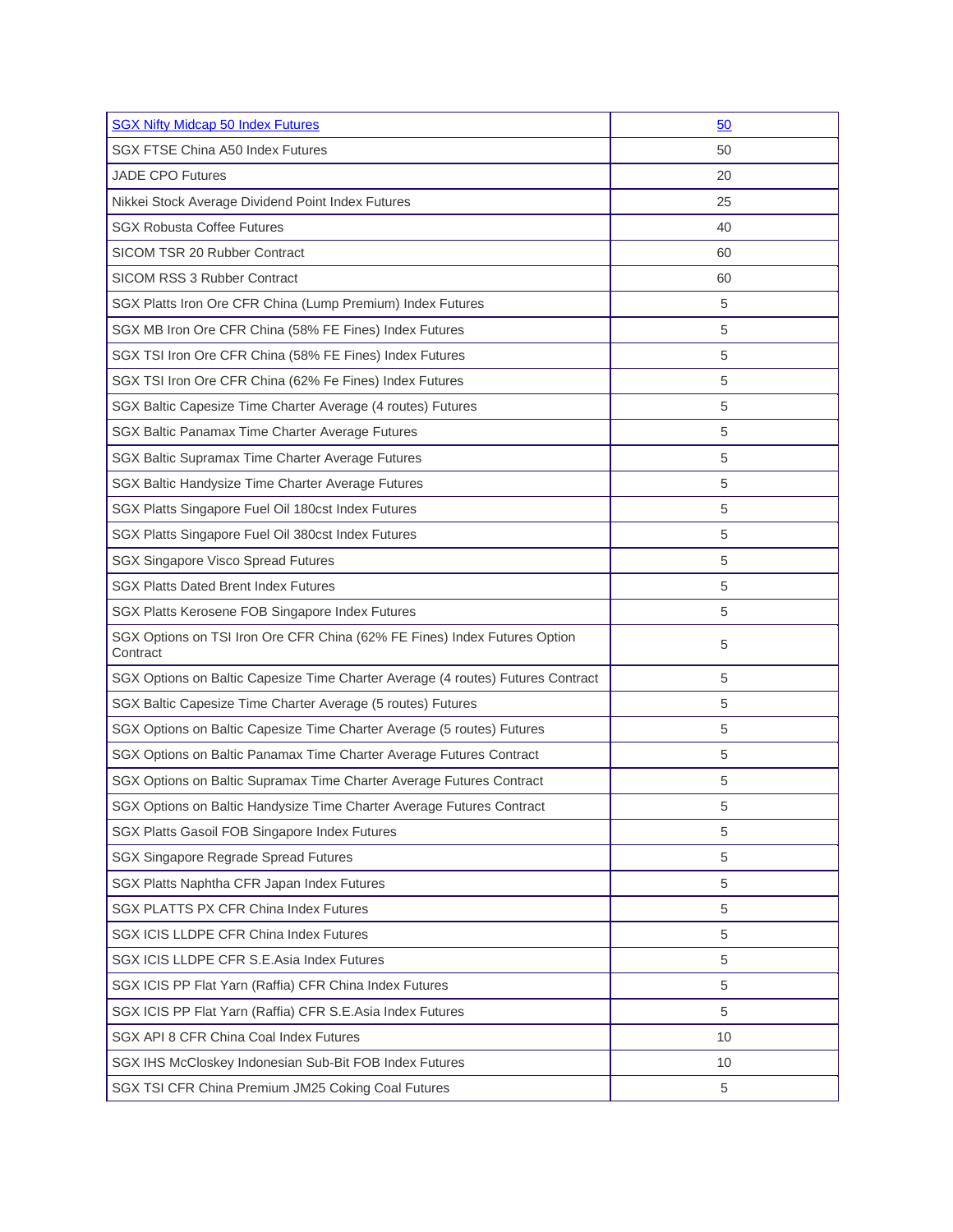| SGX TSI FOB Australia Premium Coking Coal Futures       | 5              |
|---------------------------------------------------------|----------------|
| SGX API 4 FOB Richards Bay Coal Futures                 | 10             |
| SGX API 5 FOB Newcastle Coal Futures                    | 10             |
| SGX Hot-Rolled Coil (HRC) Steel CFR ASEAN Index Futures | 5              |
| <b>SGX AUD/USD Futures</b>                              | 50             |
| <b>SGX AUD/JPY Futures</b>                              | 50             |
| <b>SGX INR/USD Futures</b>                              | 50             |
| <b>SGX USD/SGD Futures</b>                              | 50             |
| <b>SGX KRW/USD Futures</b>                              | 50             |
| <b>SGX KRW/JPY Futures</b>                              | 50             |
| SGX USEP Quarterly Base Load Electricity Futures        | 10             |
| <b>SGX USD/CNH Futures</b>                              | 20             |
| <b>SGX CNY/USD Futures</b>                              | 20             |
| <b>SGX THB/USD Futures</b>                              | 50             |
| <b>SGX USD/JPY Futures (Standard)</b>                   | 20             |
| SGX USD/JPY Futures (Titan)                             | 20             |
| <b>SGX TWD/USD Futures</b>                              | 50             |
| <b>SGX SGD/CNH Futures</b>                              | 20             |
| <b>SGX CNY/SGD Futures</b>                              | 20             |
| <b>SGX EUR/CNH Futures</b>                              | 20             |
| SGX FOB Singapore SLInG LNG Futures                     | 10             |
| SGX Baltic Capesize Voyage C5 Route Futures Contract    | $\overline{2}$ |
| SGX PLATTS Benzene FOB Korea Futures Contract           | 5              |
| SGX Panamax Route P2A Timecharter Futures Contract      | 2              |
| SGX Panamax Route P3A Timecharter Futures Contract      | $\overline{2}$ |
| <b>SGX MSCI China Free Index Futures</b>                | 50 lots        |
| SGX MSCI China Free Index Options                       | 25 lots        |

Note: Changes to be made are in **blue**.

## **Appendix B to Regulatory Notice 4.1.11**

Minimum Tick Schedule for Negotiated Large Trades

| <b>Contract</b>                | <b>Market Tick Size</b>                                                                                                        | <b>NLT Tick Size</b>                    |
|--------------------------------|--------------------------------------------------------------------------------------------------------------------------------|-----------------------------------------|
| Eurodollar Futures and Options | Spot<br>0.0025 point (US\$6.25)<br>Subsequent contract months<br>0.0050 point (US\$12.50)                                      | <u>All</u><br>0.0001 point (US\$0.25)   |
| Euroyen Tibor Futures          | Spot and subsequent 3 contract months<br>0.0025 point (¥625)<br>5 <sup>th</sup> contract month onwards<br>0.005 point (¥1,250) | $\underline{All}$<br>0.001 point (¥250) |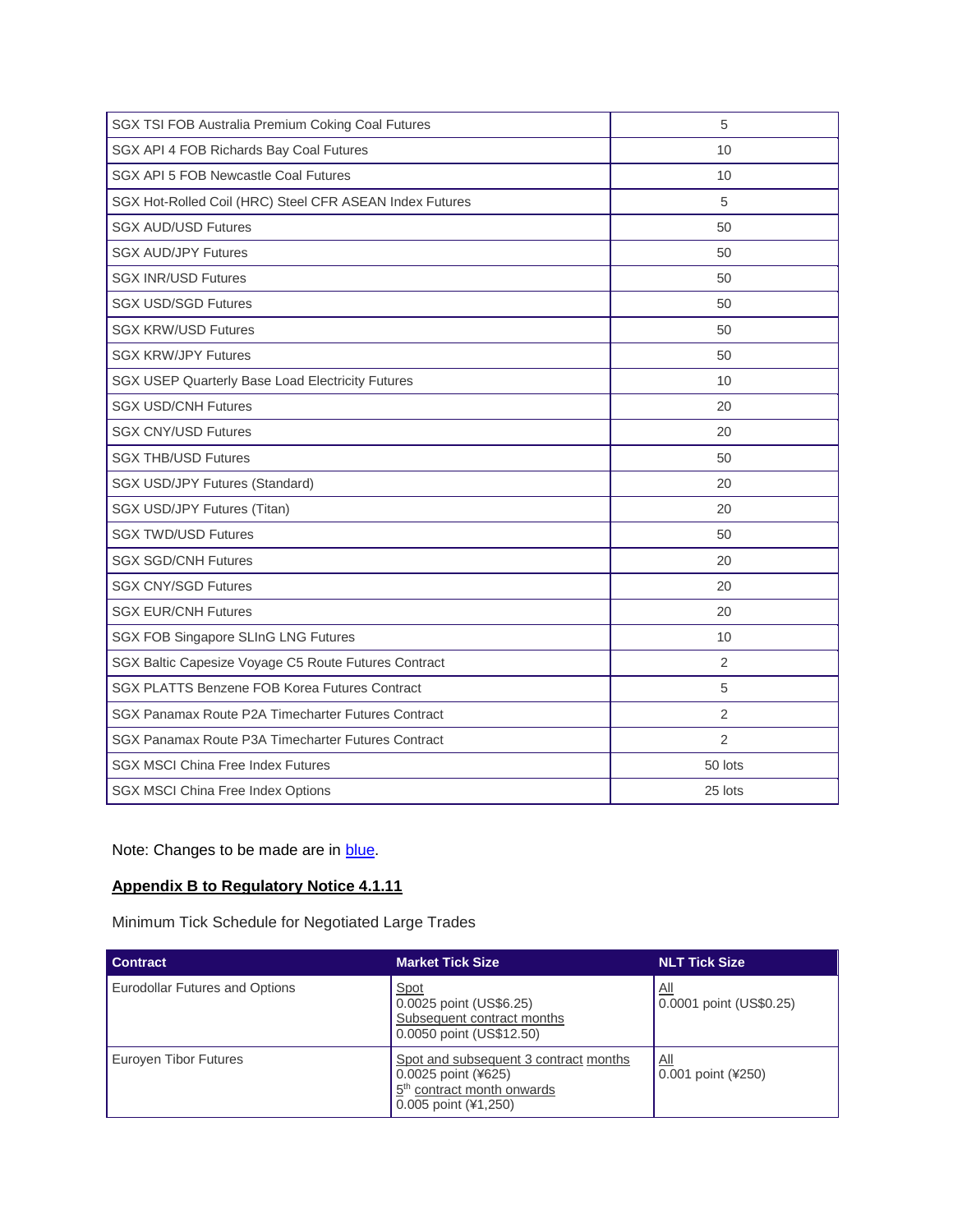| Euroyen Tibor Options                                             | 0.005 point (¥1,250)                                                                                                           | 0.001 point (¥250)                      |
|-------------------------------------------------------------------|--------------------------------------------------------------------------------------------------------------------------------|-----------------------------------------|
| Euroyen Libor Futures                                             | Spot and subsequent 3 contract months<br>0.0025 point (¥625)<br>5 <sup>th</sup> contract month onwards<br>0.005 point (¥1,250) | <u>ail</u><br>0.001 point (¥250)        |
| <b>Euroyen Tibor Options</b>                                      | 0.005 point (¥1,250)                                                                                                           | 0.001 point (¥250)                      |
| Mini JGB Futures and Options                                      | ¥0.01 per ¥100 face value (¥1,000)                                                                                             | ¥0.01 per ¥100 face value<br>$(*1,000)$ |
| Nikkei 225 Index Futures                                          | 5 index points (¥2,500)                                                                                                        | 0.01 index point (¥5)                   |
| Nikkei 225 Index Options                                          | 1 index point (¥500)                                                                                                           | 0.01 index point (¥5)                   |
| USD Nikkei 225 Index Futures                                      | 5 index points (US\$25)                                                                                                        | 0.01 index point (US\$0.05)             |
| Mini Nikkei 225 Index Futures                                     | 1 index point (¥100)                                                                                                           | 0.01 index point (¥1)                   |
| MSCI Asia APEX 50 Index Futures                                   | 0.5 index point (US\$25)                                                                                                       | 0.01 index point (US\$0.50)             |
| <b>MSCI</b> India Index Futures                                   | 0.2 index points (US\$10)                                                                                                      | 0.01 index point (US\$0.50)             |
| <b>MSCI</b> Indonesia Index Futures                               | 5 index points (US\$10)                                                                                                        | 0.01 index point (US\$0.02)             |
| <b>MSCI Malaysia Index Futures</b>                                | 0.25 index points (USD\$5)                                                                                                     | 0.01 index point (US\$0.20)             |
| <b>MSCI Philippines Index Futures</b>                             | 1 index points (US\$10)                                                                                                        | 0.01 index point (US\$0.10)             |
| <b>MSCI Taiwan Index Futures</b>                                  | 0.1 index point (US\$10)                                                                                                       | 0.01 index point (US\$1.00)             |
| <b>MSCI Taiwan Index Options</b>                                  | 0.01 index point (US\$1.00)                                                                                                    | 0.01 index point (US\$1.00)             |
| <b>MSCI Thailand Index Futures</b>                                | 0.25 index points (US\$5)                                                                                                      | 0.01 index point (US\$0.20)             |
| MSCI Singapore Index Futures and Options                          | 0.05 index point (S\$5)                                                                                                        | 0.01 index point (S\$1.00)              |
| <b>Straits Times Index Futures</b>                                | 1 index point (S\$10)                                                                                                          | 0.01 index point (S\$0.10)              |
| <b>SGX Fuel Oil futures</b>                                       | US\$0.10 per tonne                                                                                                             | US\$0.10 per tonne                      |
| SGX Nifty 50 Index Futures                                        | 0.5 index point (US\$1)                                                                                                        | 0.01 index point (US\$0.02)             |
| SGX Nifty 50 Index Options                                        | 0.1 index point (US\$0.20)                                                                                                     | 0.01 index point (US\$0.02)             |
| <b>SGX Nifty Bank Index Futures</b>                               | 2 index point (US\$2)                                                                                                          | 0.01 index point (US\$0.01)             |
| <b>SGX Nifty CPSE Index Futures</b>                               | 1 index point (US\$5)                                                                                                          | 1 index point (US\$5)                   |
| <b>SGX Nifty IT Index Futures</b>                                 | 5 index point (US\$5)                                                                                                          | 1 index point (US\$1)                   |
| <b>SGX Nifty Midcap 50 Index Futures</b>                          | 1 index point (US\$5)                                                                                                          | 0.01 index point (US\$0.05)             |
| SGX FTSE China A50 Index Futures                                  | 2.5 index points (US\$2.50)                                                                                                    | 0.01 index point (US\$0.01)             |
| Nikkei Stock Average Dividend Point Index<br><b>Futures</b>       | 0.1 index point (¥1,000)                                                                                                       | 0.01 index point (¥100)                 |
| <b>SGX Robusta Coffee Futures</b>                                 | US\$ 1 per tonne                                                                                                               | US\$ 1 per tonne                        |
| <b>SGX SICOM TSR20 Futures</b>                                    | US\$0.001 per kg                                                                                                               | US\$0.001 per kg                        |
| <b>SGX SICOM RSS3 Futures</b>                                     | US\$0.001 per kg                                                                                                               | US\$0.001 per kg                        |
| SGX Platts Iron Ore CFR China (Lump<br>Premium) Index Futures     | US\$0.0001 per dry metric tonne unit                                                                                           | US\$0.0001 per dry metric<br>tonne unit |
| SGX MB Iron Ore CFR China (58% FE Fines)<br><b>Index Futures</b>  | US\$0.01 per metric tonne                                                                                                      | US\$0.01 per metric tonne               |
| SGX TSI Iron Ore CFR China (58% FE Fines)<br><b>Index Futures</b> | US\$0.01 per metric tonne                                                                                                      | US\$0.01 per metric tonne               |
| SGX TSI Iron Ore CFR China (62% Fe Fines)                         | US\$0.01 per metric tonne                                                                                                      | US\$0.01 per metric tonne               |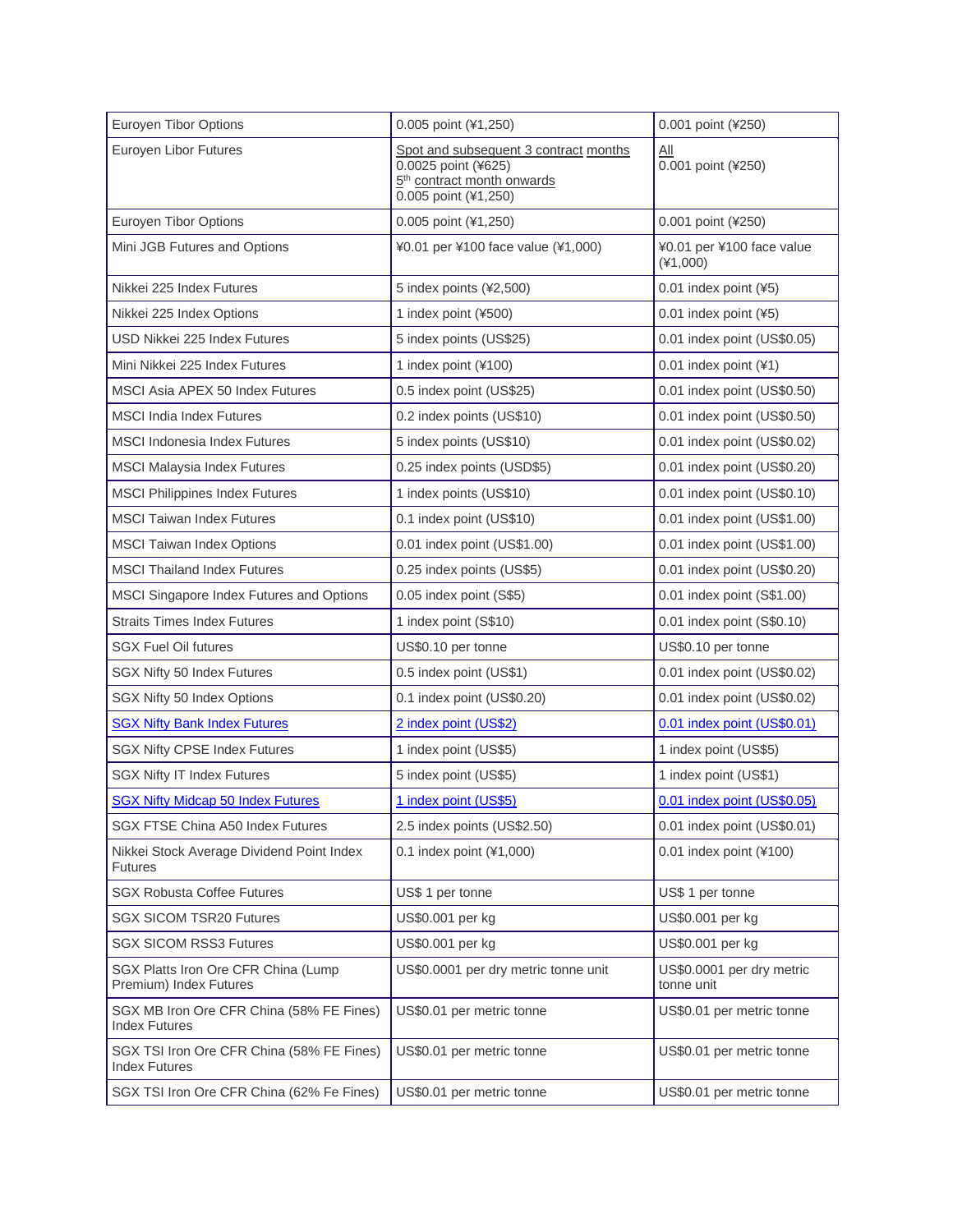| <b>Index Futures</b>                                                |                                      |                                             |
|---------------------------------------------------------------------|--------------------------------------|---------------------------------------------|
| SGX Baltic Capesize Time Charter Average (4<br>routes) Futures      | US\$1.00 per day                     | US\$1.00 per day                            |
| SGX Baltic Capesize Time Charter Average (5<br>routes) Futures      | US\$1.00 per day                     | US\$1.00 per day                            |
| SGX Baltic Panamax Time Charter Average<br><b>Futures</b>           | US\$1.00 per day                     | US\$1.00 per day                            |
| SGX Baltic Supramax Time Charter Average<br><b>Futures</b>          | US\$1.00 per day                     | US\$1.00 per day                            |
| SGX Baltic Handysize Time Charter Average<br>Futures                | US\$1.00 per day                     | US\$1.00 per day                            |
| SGX Platts Singapore Fuel Oil 180cst Index<br><b>Futures</b>        | US\$0.01 per metric tonne            | US\$0.01 per metric tonne                   |
| SGX Platts Singapore Fuel Oil 380cst Index<br>Futures               | US\$0.01 per metric tonne            | US\$0.01 per metric tonne                   |
| <b>SGX Singapore Visco Spread Futures</b>                           | US\$0.01 per metric tonne            | US\$0.01 per metric tonne                   |
| <b>SGX Platts Dated Brent Index Futures</b>                         | US\$0.01 per barrel                  | US\$0.01 per barrel                         |
| SGX Platts Kerosene FOB Singapore Index<br>Futures                  | US\$0.01 per barrel                  | US\$0.01 per barrel                         |
| SGX Platts Gasoil FOB Singapore Index<br><b>Futures</b>             | US\$0.01 per barrel                  | US\$0.01 per barrel                         |
| SGX Singapore Regrade Spread Futures                                | US\$0.01 per barrel                  | US\$0.01 per barrel                         |
| SGX Platts Naphtha CFR Japan Index Futures                          | US\$0.01 per metric tonne            | US\$0.01 per metric tonne                   |
| <b>SGX PLATTS PX CFR China Index Futures</b>                        | US\$0.01 per metric tonne            | US\$0.01 per metric tonne                   |
| SGX ICIS LLDPE CFR China Index Futures                              | US\$0.01 per metric tonne            | US\$0.01 per metric tonne                   |
| SGX ICIS LLDPE CFR S.E.Asia Index Futures                           | US\$0.01 per metric tonne            | US\$0.01 per metric tonne                   |
| SGX ICIS PP Flat Yarn (Raffia) CFR China<br><b>Index Futures</b>    | US\$0.01 per metric tonne            | US\$0.01 per metric tonne                   |
| SGX ICIS PP Flat Yarn (Raffia) CFR S.E.Asia<br><b>Index Futures</b> | US\$0.01 per metric tonne            | US\$0.01 per metric tonne                   |
| SGX API 8 CFR China Coal Index Futures                              | US\$0.01 per metric tonne            | US\$0.01 per metric tonne                   |
| SGX IHS McCloskey Indonesian Sub-Bit FOB<br><b>Index Futures</b>    | US\$0.01 per metric tonne            | US\$0.01 per metric tonne                   |
| SGX TSI CFR China Premium JM25 Coking<br><b>Coal Futures</b>        | US\$0.01 per metric tonne            | US\$0.01 per metric tonne                   |
| SGX TSI FOB Australia Premium Coking Coal<br><b>Futures</b>         | US\$0.01 per metric tonne            | US\$0.01 per metric tonne                   |
| SGX API 4 FOB Richards Bay Coal Futures                             | US\$0.01 per metric tonne            | US\$0.01 per metric tonne                   |
| SGX API 5 FOB NewCastle Coal Futures                                | US\$0.01 per metric tonne            | US\$0.01 per metric tonne                   |
| SGX Hot-Rolled Coil (HRC) Steel CFR<br><b>ASEAN Index Futures</b>   | US\$0.01 per metric tonne            | US\$0.01 per metric tonne                   |
| <b>SGX AUD/USD Futures</b>                                          | US\$0.0001 (US\$2.50)                | US\$0.0001 (US\$2.50)                       |
| <b>SGX AUD/JPY Futures</b>                                          | ¥ 0.01 (¥ 250)                       | ¥ 0.01 (¥ 250)                              |
| <b>SGX INR/USD Futures</b>                                          | 0.01 US cents per 100 rupees (US\$2) | 0.001 US cents per 100<br>rupees (US\$0.20) |